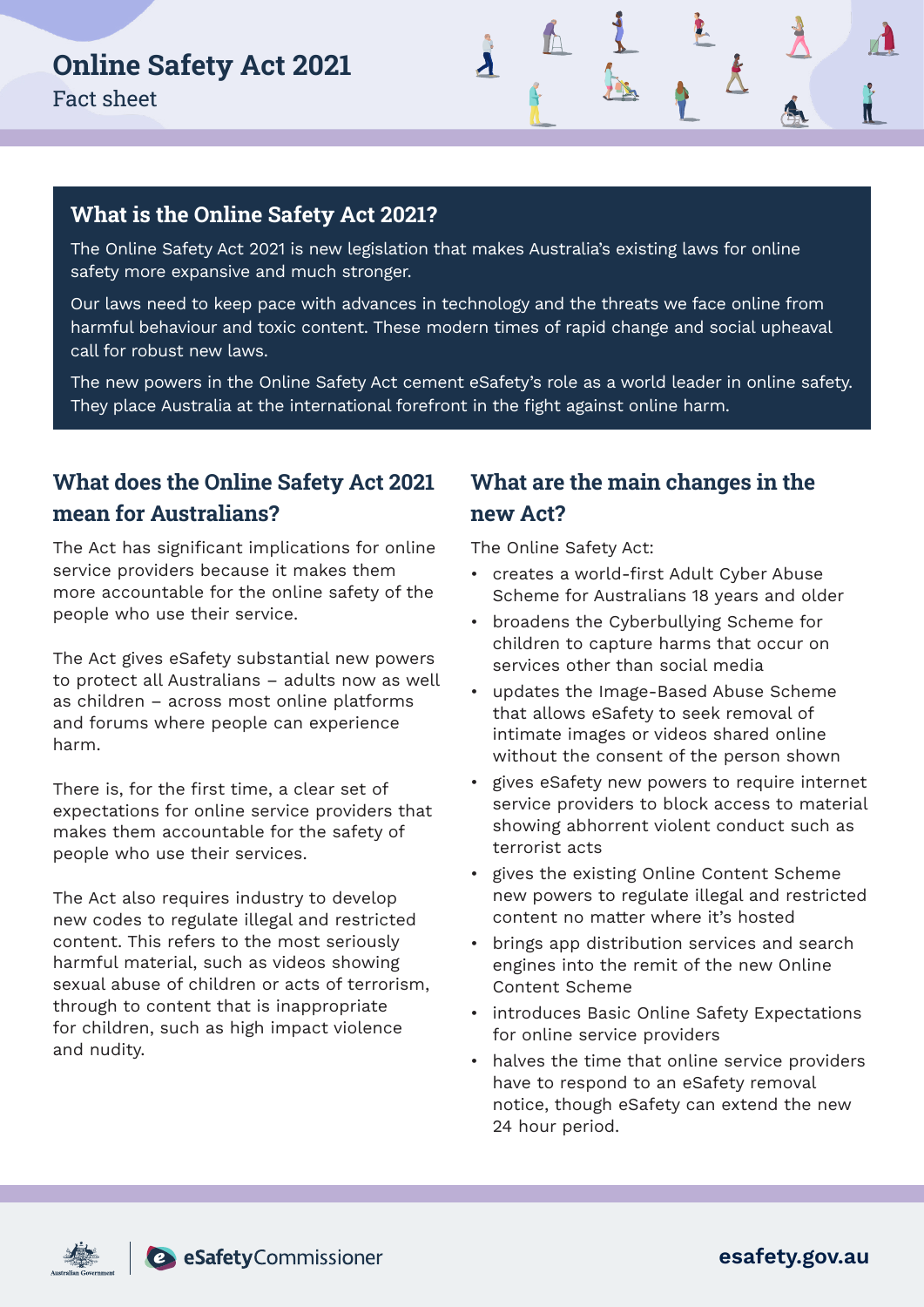## **What are the expectations of industry?**

#### Basic Online Safety Expectations

The Act sets out what the Australian Government now expects from online service providers. It has raised the bar by establishing a wide-ranging set of Basic Online Safety Expectations.

These expectations are designed to help make sure online services are safer for all Australians to use. They also encourage the tech industry to be more transparent about their safety features, policies and practices.

The Basic Online Safety Expectations are a broad set of requirements that apply to an array of services and all online safety issues. They establish a new benchmark for online service providers to be proactive in how they protect people from abusive conduct and harmful content online.

eSafety now expects online service providers to take reasonable steps to be safe for their users. We expect them to minimise bullying, abuse and other harmful activity and content. We expect them to have clear and easy-to-follow ways f or people to lodge complaints about unacceptable use.

The Minister for Communications, Urban Infrastructure, Cities and the Arts can determine the expectations for certain online services. eSafety then has the power to require online service providers to report on how they are meeting any or all of the Basic Online Safety Expectations.

The Basic Online Safety Expectations are backed by new civil penalties for online service providers that do not meet their reporting obligations.

eSafety will also have the ability to name online service providers that do not meet the Basic Online Safety Expectations, as well as publish statements of compliance for those that meet or exceed expectations.

#### New industry codes for illegal and restricted content

The Act also requires industry to develop new codes. The codes will be mandatory and they will apply to various sections of the online industry:

- social media platforms
- electronic messaging services
- search engines
- app distribution services
- internet service providers
- hosting service providers
- manufacturers and suppliers of equipment used to access online services and people who install and maintain equipment.

The codes, when registered, can require online service providers and platforms to detect and remove illegal content like child sexual abuse or acts of terrorism. They can also put greater onus on industry to shield children from age-inappropriate content like pornography.

The Act allows eSafety to impose industrywide standards if online service providers cannot reach agreement on the codes, or if they develop codes that do not contain appropriate safeguards.





esafety.gov.au